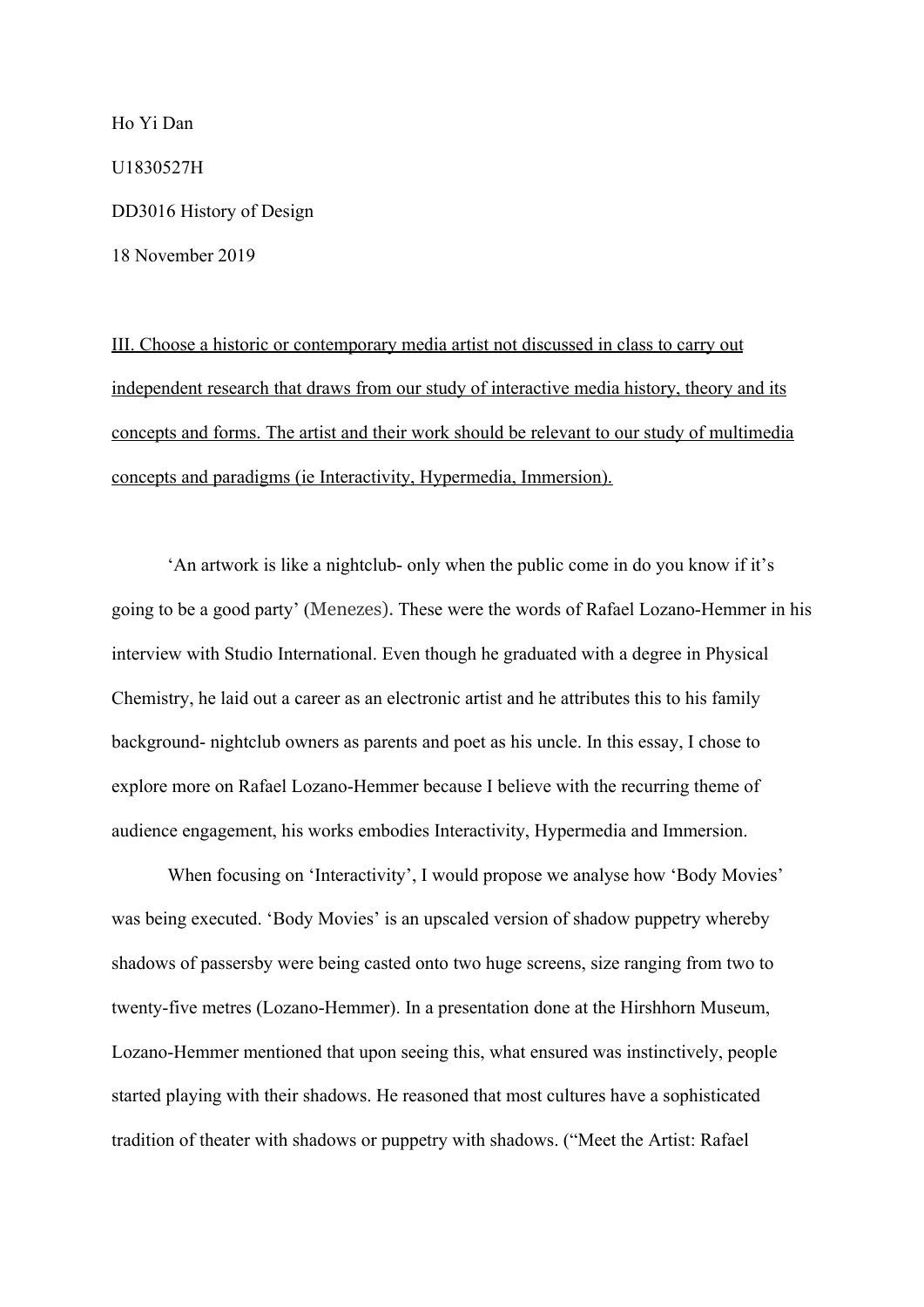Lozano-Hemmer - Hirshhorn Museum", 00:09:05 - 00:09:11). Hence, his work became a very intuitive interface where you do not have to explain what to do. In turn, enhancing the reciprocal exchange between the artwork and the audience. This claim is, certainly, not unfounded. When a particular interface is centered around cultural background, it helps the artwork achieve intuitivity and immediacy. This is reflected in a study by IDEO.org (Fu). Even though 'Body Movies' might not involve a digital interface, it has taken on this concept of 'involving the people', allowing for easy participation which promotes audience to engage in an open-ended, decision making play and becoming the artist of their own. Hence, with this feedback established, 'Body Movies' encapsulates Interactivity.

Next, looking deeper into Hypermedia, I would like to draw attention to 'Voz Alta' also known as 'Loud Voices'. This piece was commissioned for the fortieth anniversary of the student massacre. Audiences participated by speaking freely into a megaphone right at where the massacre took place. This is then translated as beaming a 10,000-watt searchlight in sequences of flashes onto the top of the building of the Ministry of Foreign Affairs. Locals could also tune into 96.1FM Radio UNAM to listen to what the lights were saying (Lozano-Hemmer). With these, Lozano-Hemmer was able to incorporate the idea of Hypermedia by linking of multiple media elements to create a trail of personal association. However, I believe that he did not just do this to turn 'Hypermedia' into a 'feel-good mantra' to describe his work (which seems to be a prevalent case for the word 'sustainable' and its use in describing products, services and systems where such label is unwarranted). Instead, he cleverly integrated 'Hypermedia' to enhance the message behind this piece. The voice-as-light projections superimpose public voice onto emblems of national heritage. With the use of sound, it allows the public to negotiate boundaries between historical record and the public collective memory of what actually happened, focusing on it as a mechanism for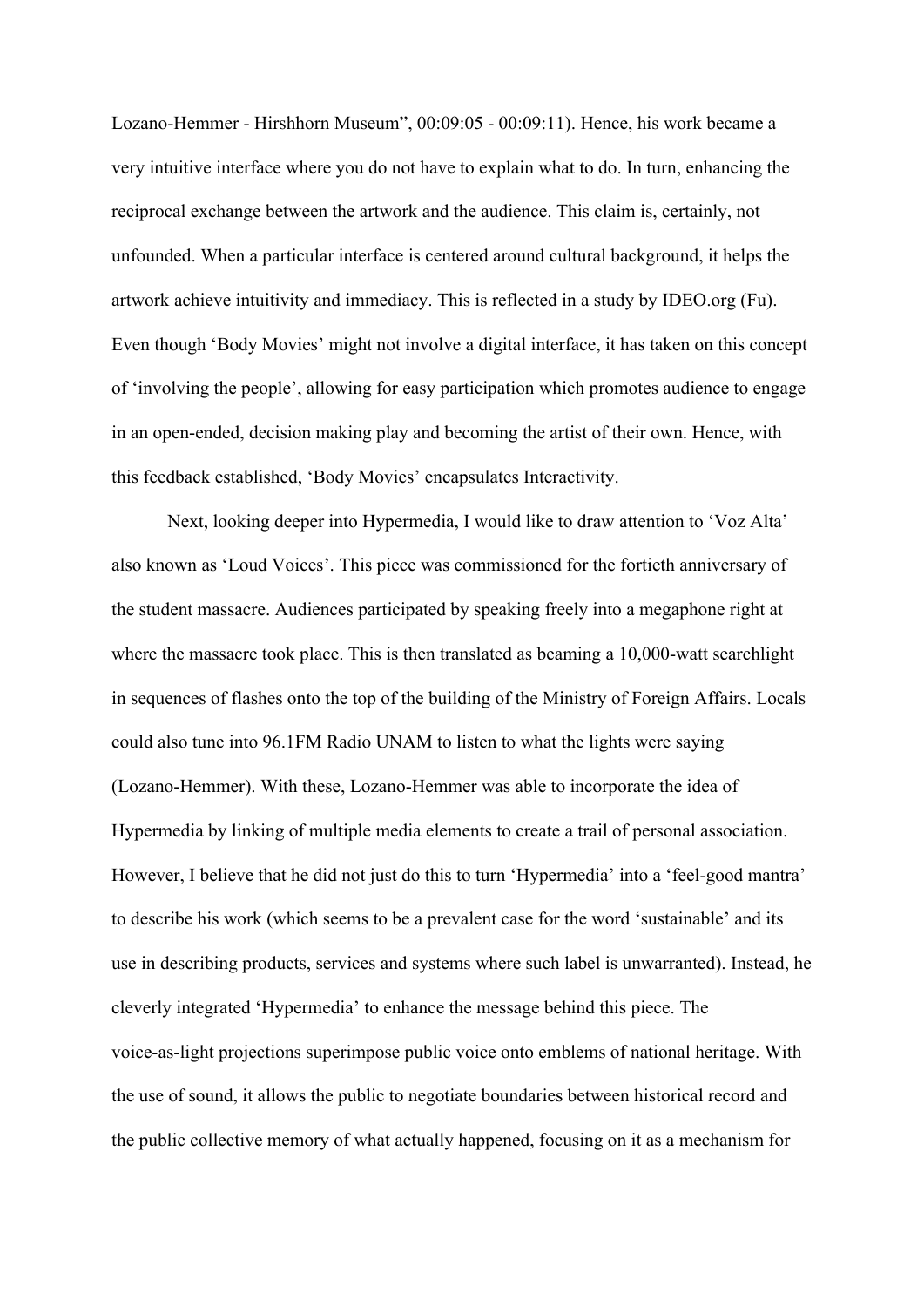power (Kleinman, 3). Through the use of these mediums, what Voz Alta achieved for its participants was an activation of memory associated with the massacre, and its potential to supplement the incomplete history, by providing an agency to do so.

About immersive, we should analysis the 'Pulse' series which takes hold of data of heart rates and fingerprints. Following which, displays the data from the last 10,000 participants on a scaled grid of massive projections, or ripples water tanks and reflects it onto the walls, or have hundreds of light bulbs hanging from the ceiling pulsing with the heartbeats of past participants. (Rafael Lozano-Hemmer: Pulse). We have to admit, by increasing the quantity and scale does not necessarily translate to 'Immersive-ness'. However, what he did was to simulate what we often take for granted as our identity, in order for us to appreciate it in its totality with our other senses. Personally, simply with deeper appreciation being invoked for the presence of people and how they are different from each other (Loos), is already evident to show that he has successfully created a simulation, considering that on a daily basis, despite fingerprints and heart beat being part of us, we do not feel anything. The creation of that simulation is already immersive. How he decided to manifest it, which was by going big scale, is only a way to intensify the experience.

In conclusion, despite analysing three of Rafael Lozano-Hemmer's works separately, we can agree that all his works seeks to social engineer. His designs sought to make a break with material limits and ultimately draw on multifaceted engagement, making him a talented conversation facilitator.

750 words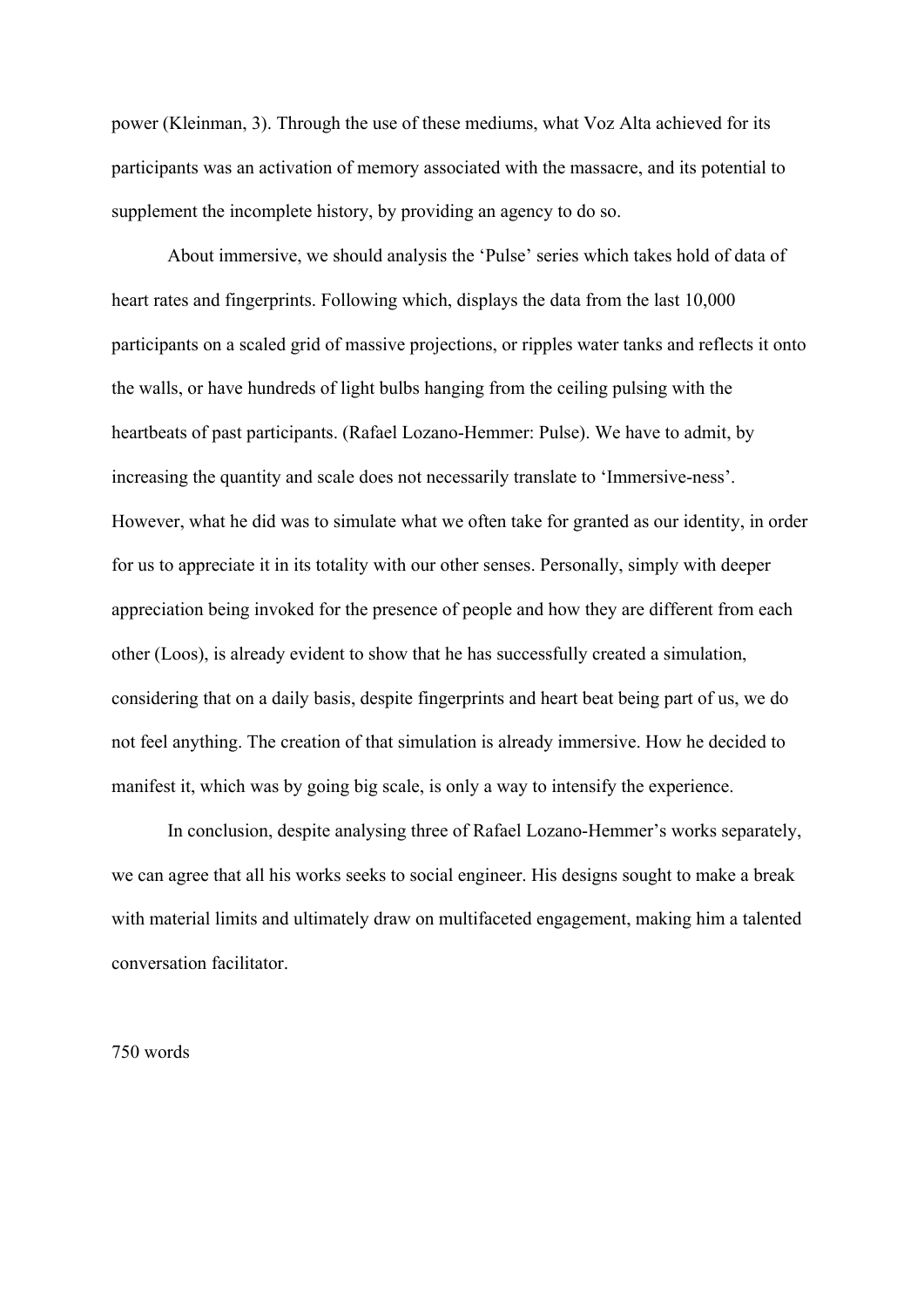## **References**

"Body Movies." *RAFAEL LOZANO-HEMMER*,

http://www.lozano-hemmer.com/artworks/body\_movies.php.

- "Designing for Today's Behaviors and Tomorrow's Potential." *IDEO.org*, https://www.ideo.org/perspective/designing-for-todays-behaviors-and-tomorrows-pote ntial.
- E., Kleinman Sarah. "Rafael Lozano Hemmer's Voz Alta: The Sound of a Collective Memory." *Rafael Lozano Hemmer's Voz Alta: The Sound of a Collective Memory*, 21 Oct. 2015, p. 3., https://www.academia.edu/34276196/ Rafael Lozano-Hemmers Voz Alta The Soun d of a Collective Memory paper presented at Warpolitics in Art panel Southeast

ern College Art Conference Pittsburgh PA October 21 2015.

- "Meet the Artist: Rafael Lozano-Hemmer Hirshhorn Museum." 20 Dec. 2018, https://www.youtube.com/watch?v=ZYH5BU4v4A8&t=539s.
- "Rafael Lozano-Hemmer Interview." *Studio International*, 16 Apr. 2014, https://www.studiointernational.com/index.php/rafael-lozano-hemmer-new-media-artdigital-technology-sphere-packing.
- "Rafael Lozano-Hemmer Is a Crowd Pleaser. He's Also Obsessed With Death." *The New York Times*, 26 Oct. 2018, https://www.nytimes.com/2018/10/26/arts/design/rafael-lozano-hemmer-hirshhorn.htm l.